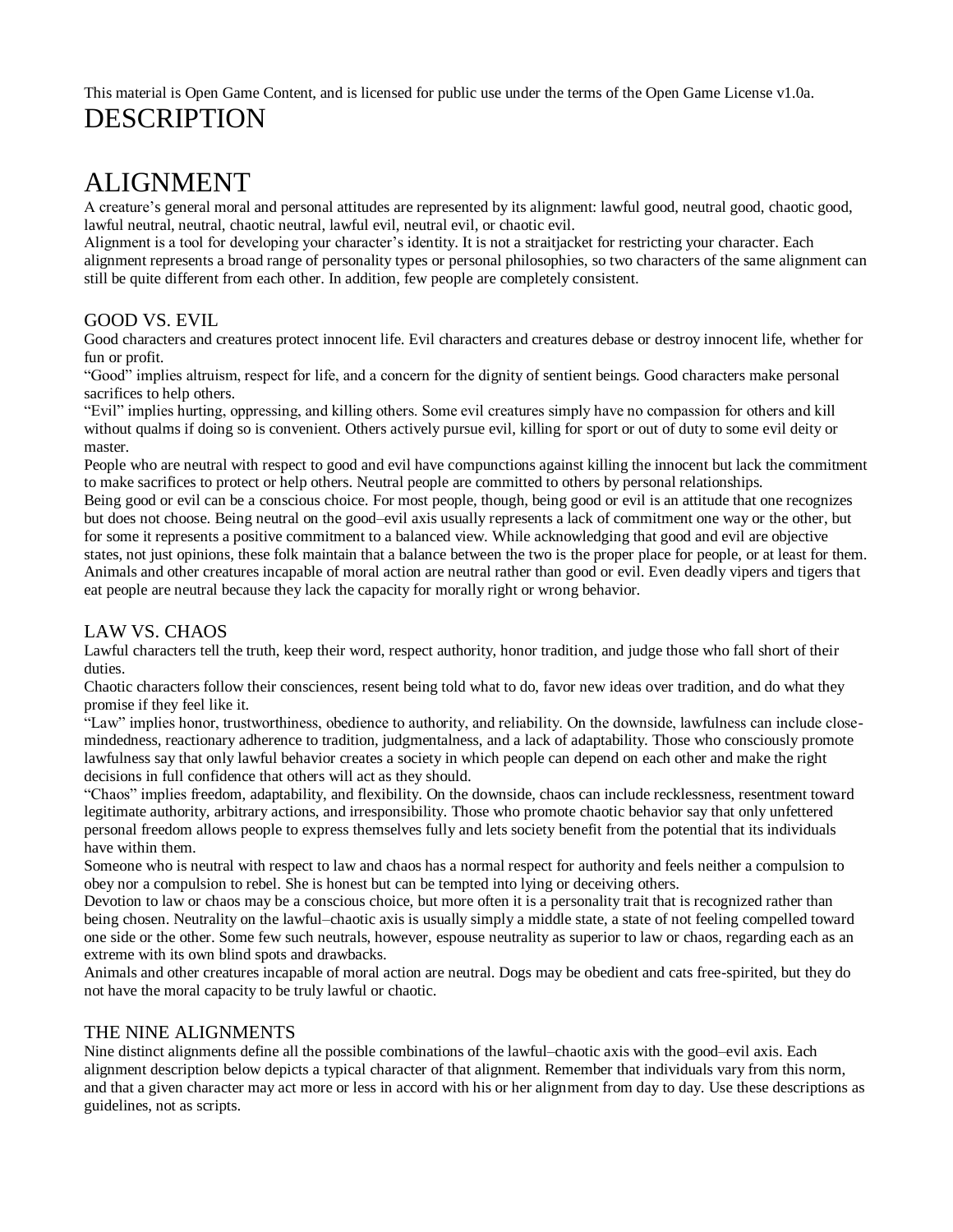The first six alignments, lawful good through chaotic neutral, are the standard alignments for player characters. The three evil alignments are for monsters and villains.

**Lawful Good, "Crusader":** A lawful good character acts as a good person is expected or required to act. She combines a commitment to oppose evil with the discipline to fight relentlessly. She tells the truth, keeps her word, helps those in need, and speaks out against injustice. A lawful good character hates to see the guilty go unpunished. Lawful good is the best alignment you can be because it combines honor and compassion.

**Neutral Good, "Benefactor":** A neutral good character does the best that a good person can do. He is devoted to helping others. He works with kings and magistrates but does not feel beholden to them.. Neutral good is the best alignment you can be because it means doing what is good without bias for or against order.

**Chaotic Good, "Rebel":** A chaotic good character acts as his conscience directs him with little regard for what others expect of him. He makes his own way, but he's kind and benevolent. He believes in goodness and right but has little use for laws and regulations. He hates it when people try to intimidate others and tell them what to do. He follows his own moral compass, which, although good, may not agree with that of society.

Chaotic good is the best alignment you can be because it combines a good heart with a free spirit.

**Lawful Neutral, "Judge":** A lawful neutral character acts as law, tradition, or a personal code directs her. Order and organization are paramount to her. She may believe in personal order and live by a code or standard, or she may believe in order for all and favor a strong, organized government.

Lawful neutral is the best alignment you can be because it means you are reliable and honorable without being a zealot.

**Neutral, "Undecided":** A neutral character does what seems to be a good idea. She doesn't feel strongly one way or the other when it comes to good vs. evil or law vs. chaos. Most neutral characters exhibit a lack of conviction or bias rather than a commitment to neutrality. Such a character thinks of good as better than evil—after all, she would rather have good neighbors and rulers than evil ones. Still, she's not personally committed to upholding good in any abstract or universal way. Some neutral characters, on the other hand, commit themselves philosophically to neutrality. They see good, evil, law, and chaos as prejudices and dangerous extremes. They advocate the middle way of neutrality as the best, most balanced road in the long run.

Neutral is the best alignment you can be because it means you act naturally, without prejudice or compulsion.

**Chaotic Neutral, "Free Spirit":** A chaotic neutral character follows his whims. He is an individualist first and last. He values his own liberty but doesn't strive to protect others' freedom. He avoids authority, resents restrictions, and challenges traditions. A chaotic neutral character does not intentionally disrupt organizations as part of a campaign of anarchy. To do so, he would have to be motivated either by good (and a desire to liberate others) or evil (and a desire to make those different from himself suffer). A chaotic neutral character may be unpredictable, but his behavior is not totally random. He is not as likely to jump off a bridge as to cross it.

Chaotic neutral is the best alignment you can be because it represents true freedom from both society's restrictions and a dogooder's zeal.

**Lawful Evil, "Dominator":** A lawful evil villain methodically takes what he wants within the limits of his code of conduct without regard for whom it hurts. He cares about tradition, loyalty, and order but not about freedom, dignity, or life. He plays by the rules but without mercy or compassion. He is comfortable in a hierarchy and would like to rule, but is willing to serve. He condemns others not according to their actions but according to race, religion, homeland, or social rank. He is loath to break laws or promises.

This reluctance comes partly from his nature and partly because he depends on order to protect himself from those who oppose him on moral grounds. Some lawful evil villains have particular taboos, such as not killing in cold blood (but having underlings do it) or not letting children come to harm (if it can be helped). They imagine that these compunctions put them above unprincipled villains.

Some lawful evil people and creatures commit themselves to evil with a zeal like that of a crusader committed to good. Beyond being willing to hurt others for their own ends, they take pleasure in spreading evil as an end unto itself. They may also see doing evil as part of a duty to an evil deity or master.

Lawful evil is sometimes called "diabolical," because devils are the epitome of lawful evil.

Lawful evil is the most dangerous alignment because it represents methodical, intentional, and frequently successful evil.

**Neutral Evil, "Malefactor":** A neutral evil villain does whatever she can get away with. She is out for herself, pure and simple. She sheds no tears for those she kills, whether for profit, sport, or convenience. She has no love of order and holds no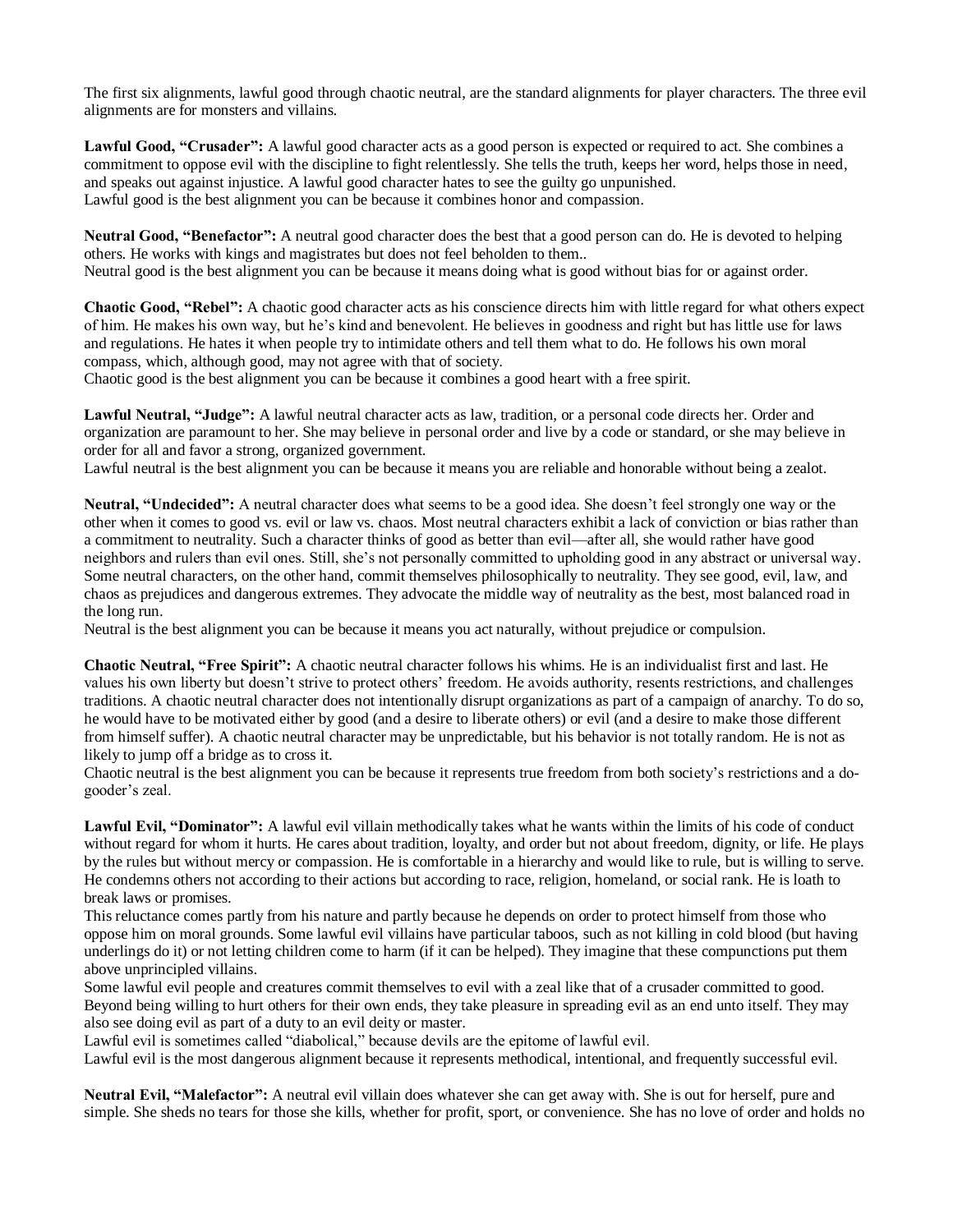illusion that following laws, traditions, or codes would make her any better or more noble. On the other hand, she doesn't have the restless nature or love of conflict that a chaotic evil villain has.

Some neutral evil villains hold up evil as an ideal, committing evil for its own sake. Most often, such villains are devoted to evil deities or secret societies.

Neutral evil is the most dangerous alignment because it represents pure evil without honor and without variation.

**Chaotic Evil, "Destroyer":** A chaotic evil character does whatever his greed, hatred, and lust for destruction drive him to do. He is hot-tempered, vicious, arbitrarily violent, and unpredictable. If he is simply out for whatever he can get, he is ruthless and brutal. If he is committed to the spread of evil and chaos, he is even worse. Thankfully, his plans are haphazard, and any groups he joins or forms are poorly organized. Typically, chaotic evil people can be made to work together only by force, and their leader lasts only as long as he can thwart attempts to topple or assassinate him.

Chaotic evil is sometimes called "demonic" because demons are the epitome of chaotic evil.

Chaotic evil is the most dangerous alignment because it represents the destruction not only of beauty and life but also of the order on which beauty and life depend.

# VITAL STATISTICS

### AGE

You can choose or randomly generate your character's age. If you choose it, it must be at least the minimum age for the character's race and class (see Table: Random Starting Ages). Your character's minimum starting age is the adulthood age of his or her race plus the number of dice indicated in the entry corresponding to the character's race and class on Table: Random Starting Ages.

Alternatively, refer to Table: Random Starting Ages and roll dice to determine how old your character is.

|          |                  |                  | <b>Bard</b>    | <b>Cleric</b> |
|----------|------------------|------------------|----------------|---------------|
|          |                  | <b>Barbarian</b> | <b>Fighter</b> | <b>Druid</b>  |
|          |                  | Rogue            | Paladin        | Monk          |
| Race     | <b>Adulthood</b> | <b>Sorcerer</b>  | <b>Ranger</b>  | Wizard        |
| Human    | 15 years         | $+1d4$           | $+1d6$         | $+2d6$        |
| Dwarf    | 40 years         | $+3d6$           | $+5d6$         | $+7d6$        |
| Elf      | 110 years        | $+4d6$           | $+6d6$         | $+10d6$       |
| Gnome    | 40 years         | $+4d6$           | $+6d6$         | $+9d6$        |
| Half-elf | 20 years         | $+1d6$           | $+2d6$         | $+3d6$        |
| Half-orc | 14 years         | $+1d4$           | $+1d6$         | $+2d6$        |
| Halfling | 20 years         | $+2d4$           | $+3d6$         | $+4d6$        |

#### **Table: Random Starting Ages**

With age, a character's physical ability scores decrease and his or her mental ability scores increase (see Table: Aging Effects). The effects of each aging step are cumulative. However, none of a character's ability scores can be reduced below 1 in this way.

When a character reaches venerable age, secretly roll his or her maximum age, which is the number from the Venerable column on Table: Aging Effects plus the result of the dice roll indicated on the Maximum Age column on that table, and records the result, which the player does not know. A character who reaches his or her maximum age dies of old age at some time during the following year.

The maximum ages are for player characters. Most people in the world at large die from pestilence, accidents, infections, or violence before getting to venerable age.

#### **Table: Aging Effects**

| Race     | Middle Age <sup>1</sup> | Old <sup>2</sup> | Venerable <sup>3</sup> | <b>Maximum Age</b> |
|----------|-------------------------|------------------|------------------------|--------------------|
| Human    | 35 years                | 53 years         | 70 years               | $+2d20$ years      |
| Dwarf    | 125 years               | 188 years        | 250 years              | $+2d\%$ years      |
| Elf      | 175 years               | 263 years        | 350 years              | $+4d\%$ years      |
| Gnome    | 100 years               | 150 years        | 200 years              | $+3d\%$ years      |
| Half-elf | 62 years                | 93 years         | 125 years              | $+3d20$ years      |
| Half-orc | 30 years                | 45 years         | 60 years               | $+2d10$ years      |
| Halfling | 50 years                | 75 years         | 100 years              | $+5d20$ years      |